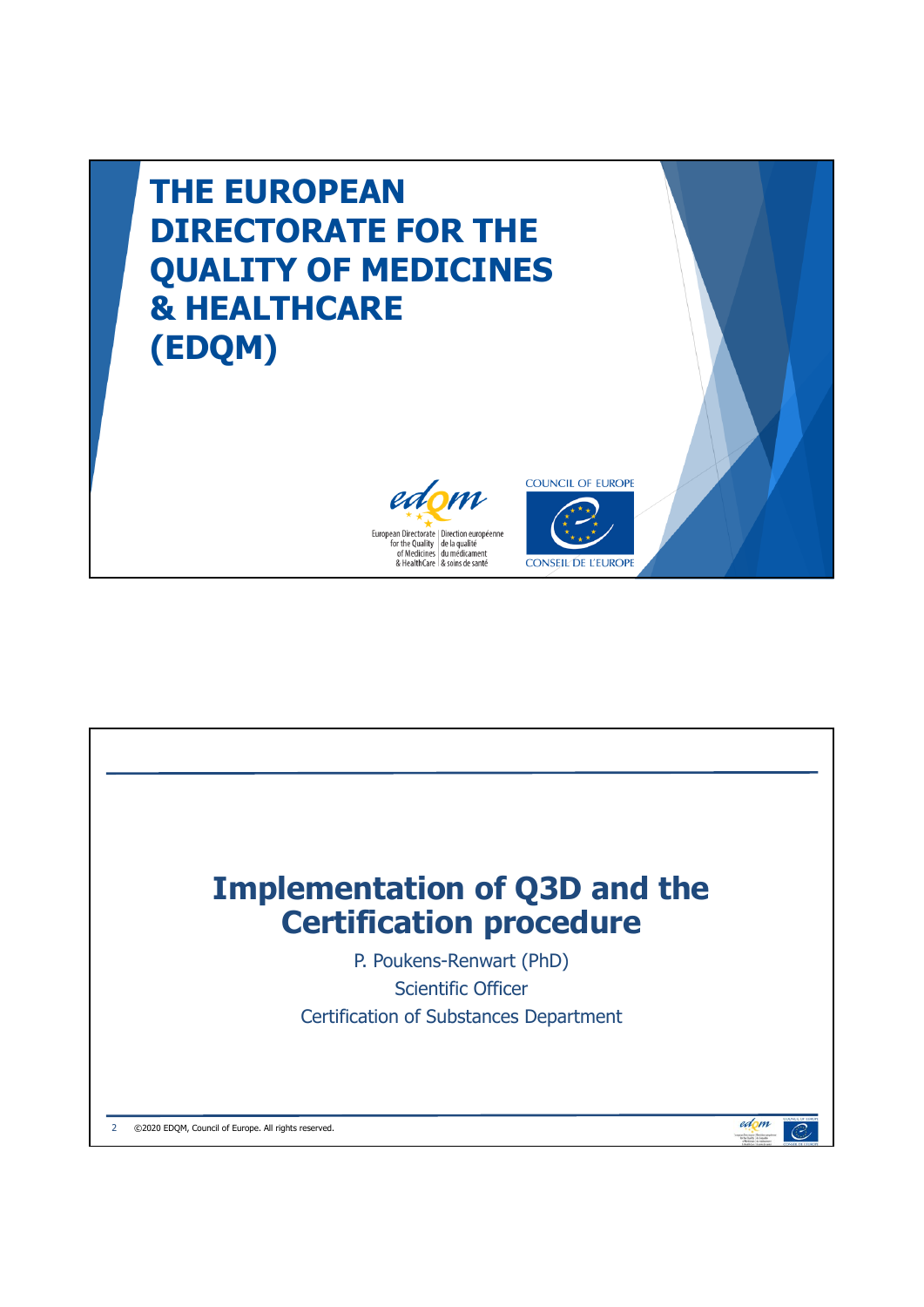| ICH Q3D - Ph.Eur. 5.20. EMA CHMP/ICH/353369/2013                                                                                                                                                            |
|-------------------------------------------------------------------------------------------------------------------------------------------------------------------------------------------------------------|
| • June 2016: new marketing authorization                                                                                                                                                                    |
| • December 2017: authorised medicinal products                                                                                                                                                              |
| • Gives permitted daily exposure (PDE) in drug products.                                                                                                                                                    |
| • Not limited to reagents and catalysts in drug substance or excipients,<br>but also considers all contributions from manufacture including<br>manufacturing equipment, water and container-closure system. |
| • Emphasises developing a risk-based control strategy to limit elemental<br>impurities which is summarised in an appropriate "Risk Management"<br>Summary" document.                                        |
| edom<br>©2020 EDOM, Council of Europe. All rights reserved.                                                                                                                                                 |

## Different approaches for Risk Management

## **Drug Product Approach**

The manufacturer analyses batches of the drug product for the presence of any elemental impurities as support of risk assessment management and to justify a control strategy.

## **Component Approach** (encouraged since more transparent)

The contribution of elemental impurities from each component is identified, evaluated and summarized. The combined contribution of an element is compared with the PDE in the risk assessment and if necessary handled in the subsequent risk management and the establishment of a control strategy.

4 ©2020 EDQM, Council of Europe. All rights reserved.

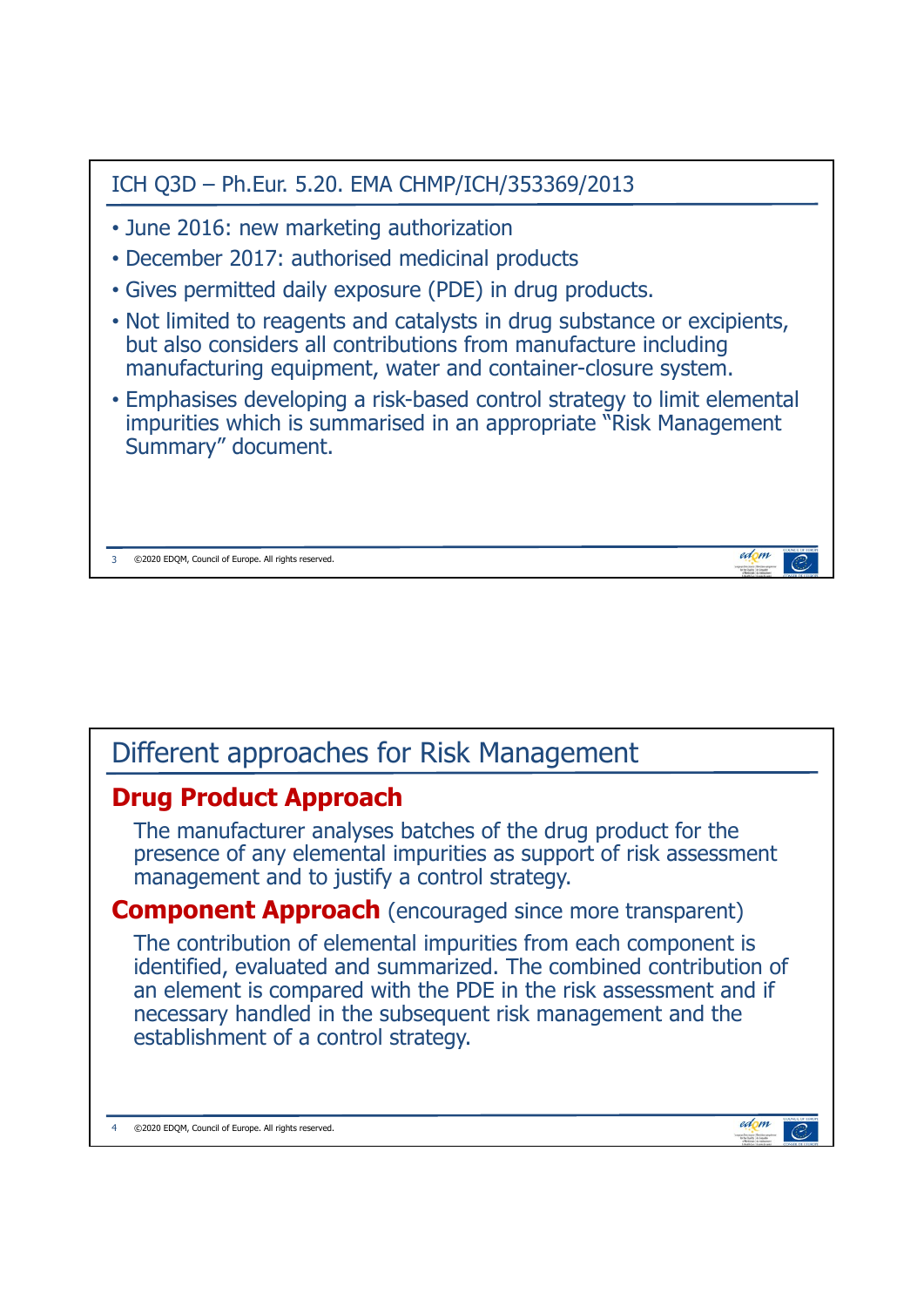

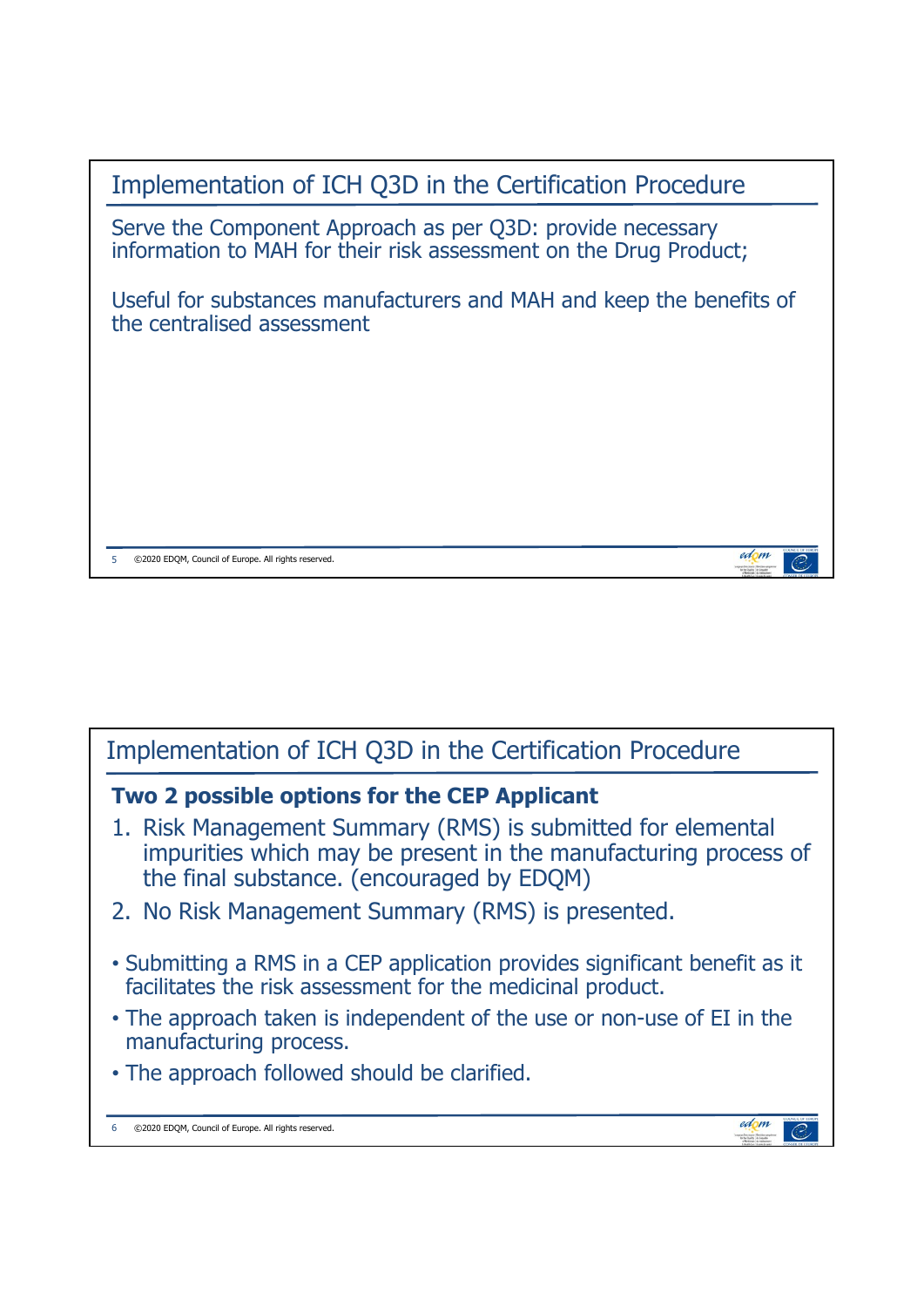

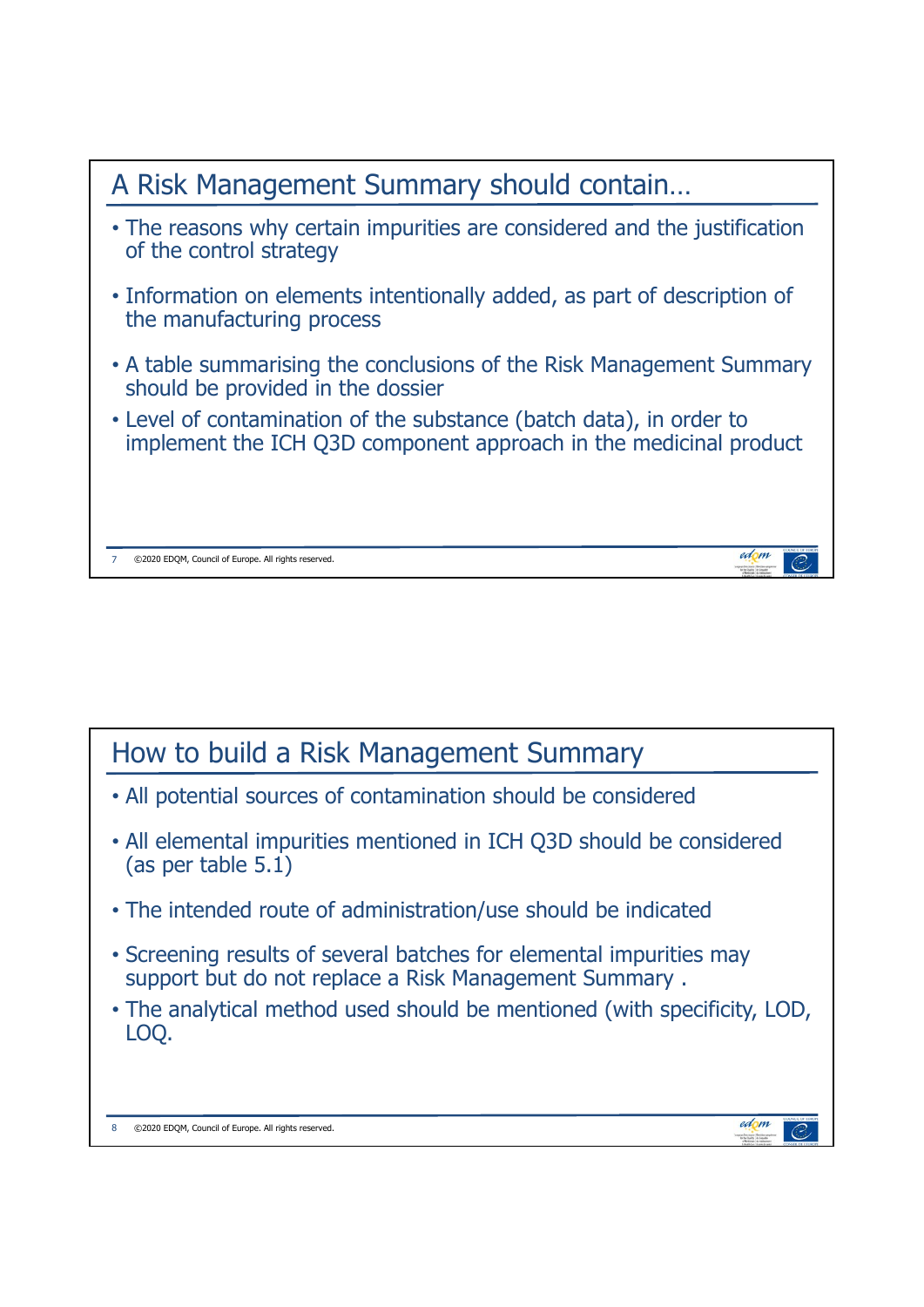

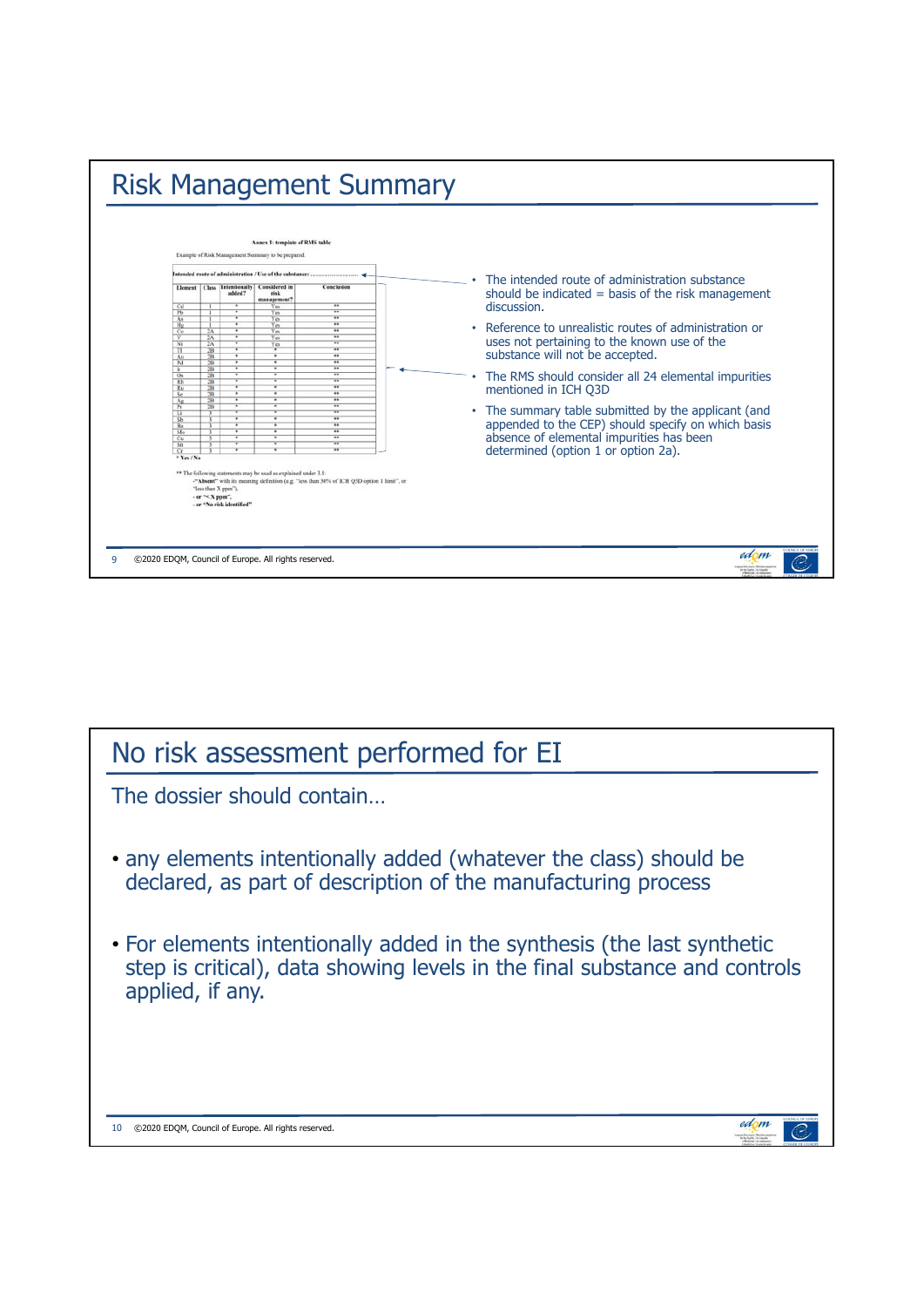

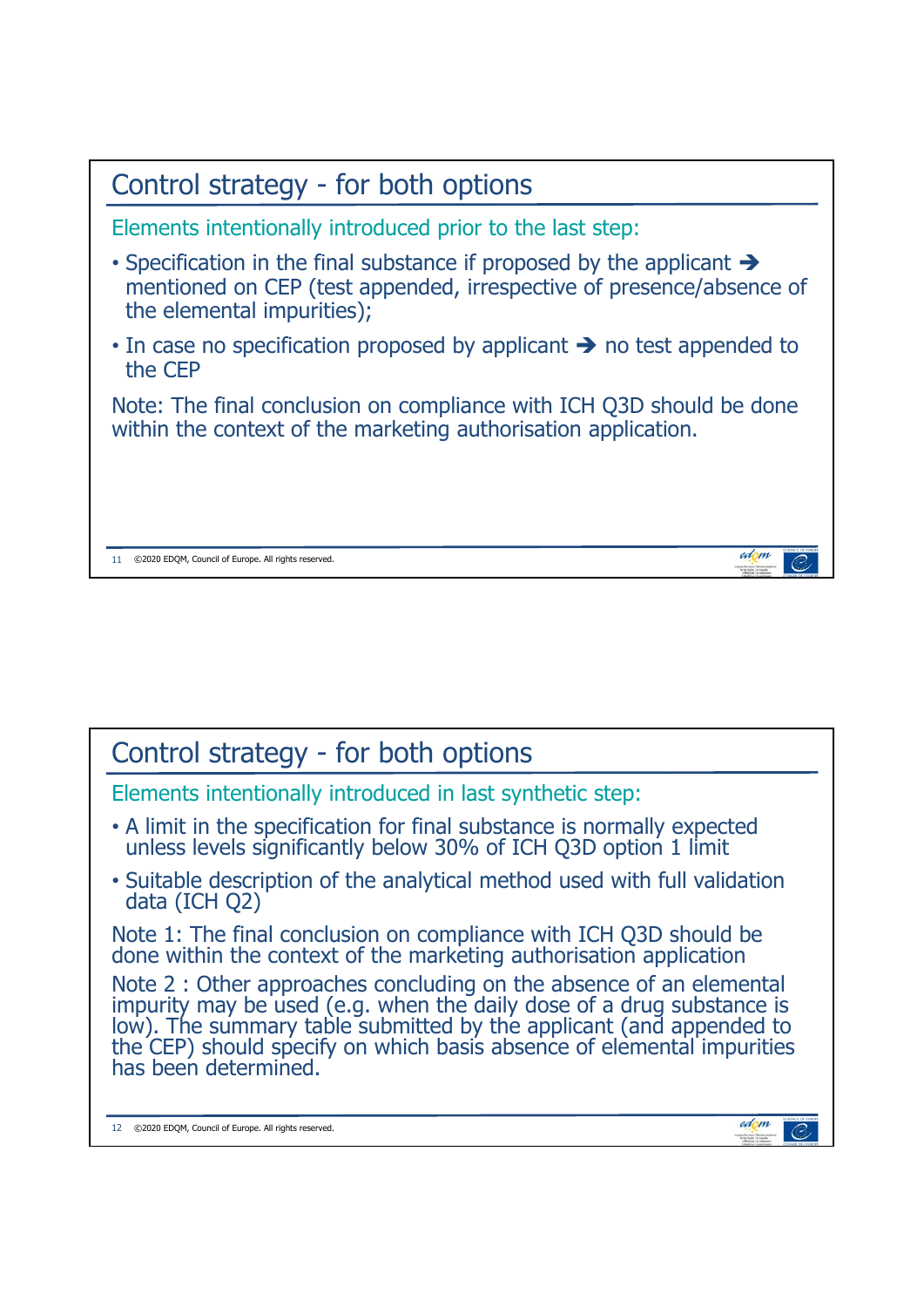

## Impact of introduction of Q3D in PhEur

- GM 2034: **Elemental impurities : "**Individual monographs on substances for pharmaceutical use therefore do not contain specifications for elemental impurities unless otherwise prescribed".
- Individual monographs have been revised to delete the test for heavy metals and for specific elemental impurities

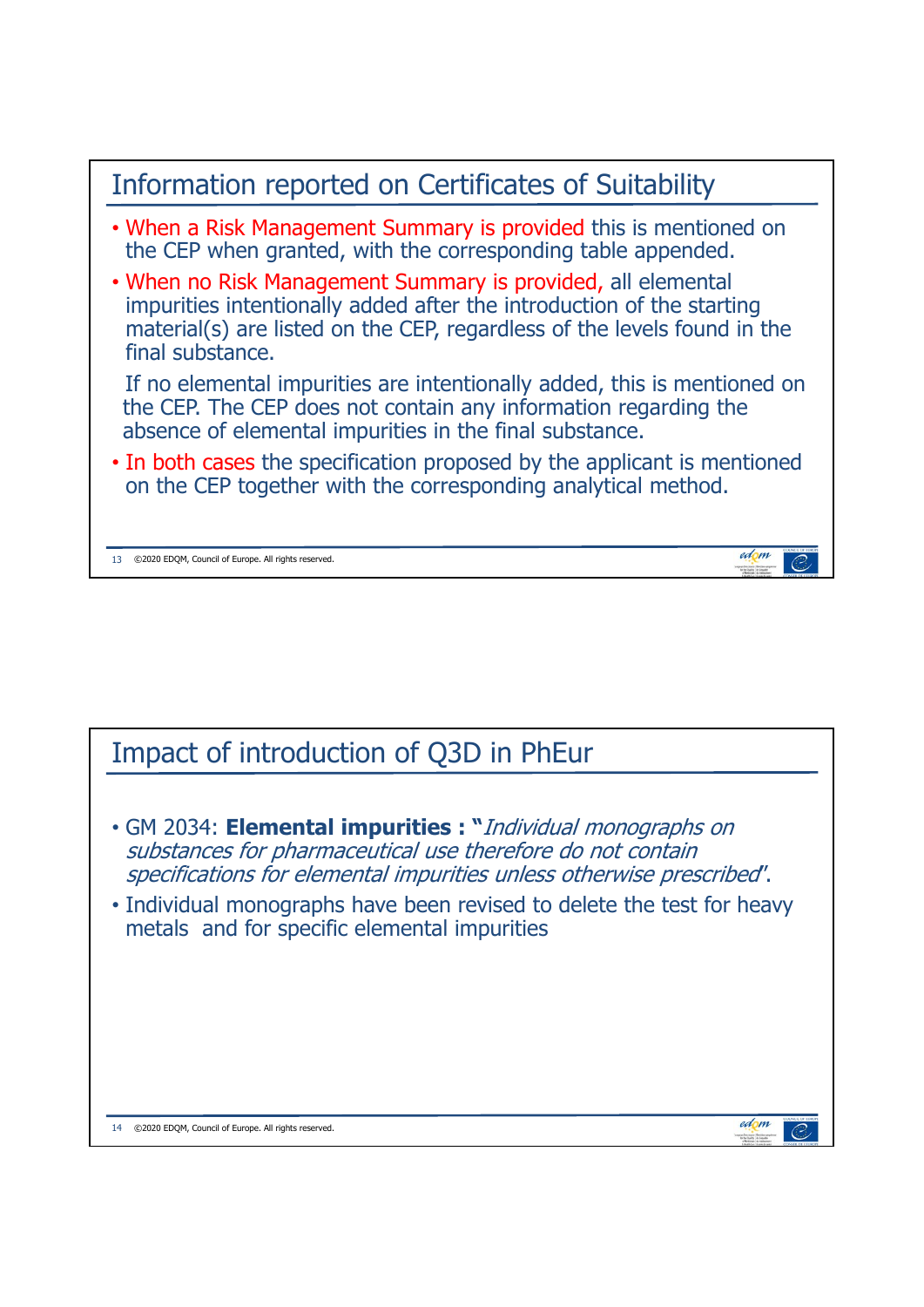